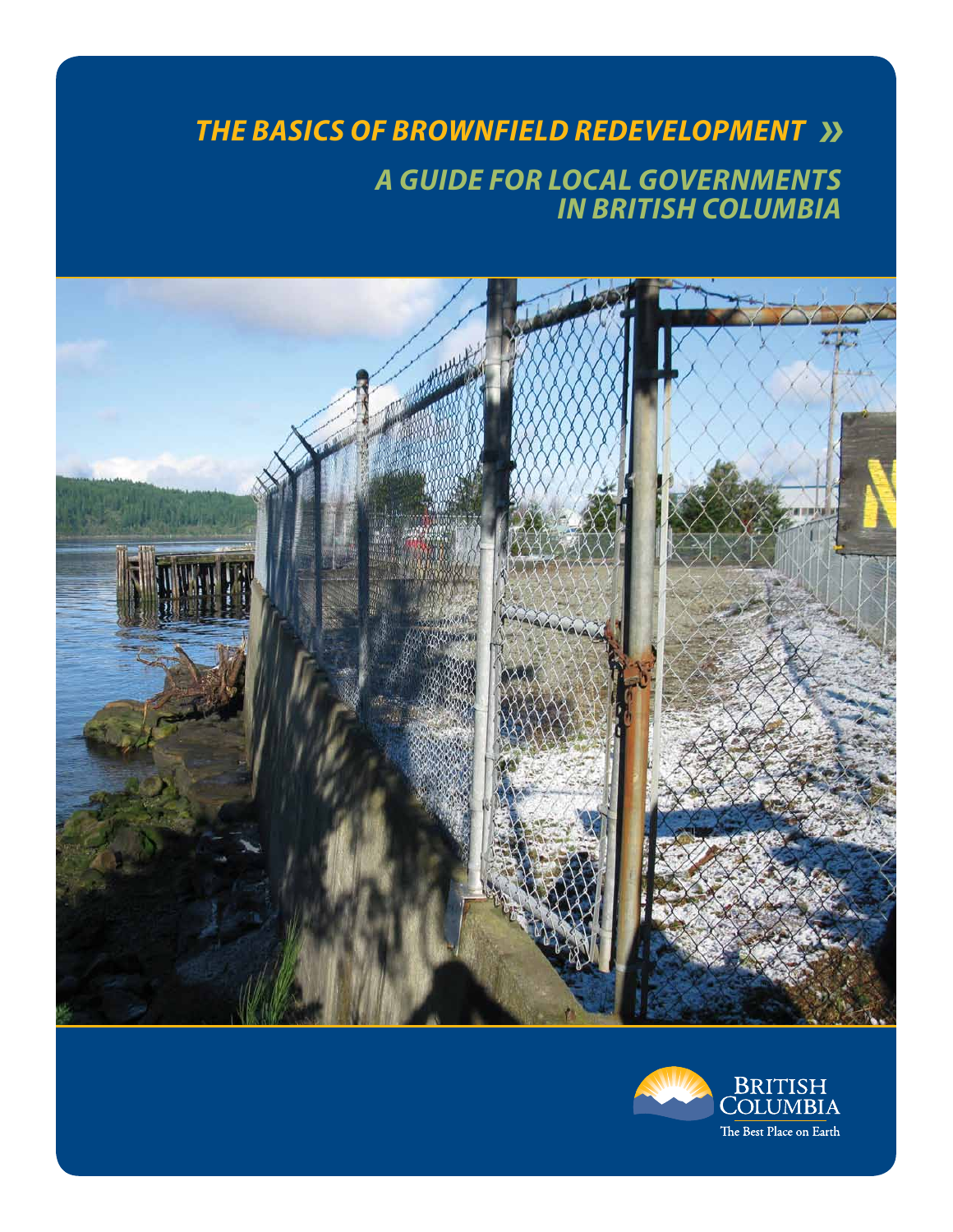## *Note to Users:*

*This guide is designed to be used by local government staff, but can also be used by others involved in the brownfield remediation and redevelopment field in British Columbia. The Province of British Columbia has developed this guide as a general source of information on brownfield renewal and redevelopment.* 

*The information contained in this guide is subject to change as the legislation, regulations and policies on which this information is based may change over time. This guide should not be relied upon as a substitute for legal or professional advice, and the Province recommends all users of this guide obtain independent legal and professional advice in relation to any brownfield project.*

*While every effort has been made to ensure the accuracy of the information contained in this guide, the Province of British Columbia accepts no legal responsibility for the contents of this guide and the use of this guide, including any direct or indirect liability resulting from its use.*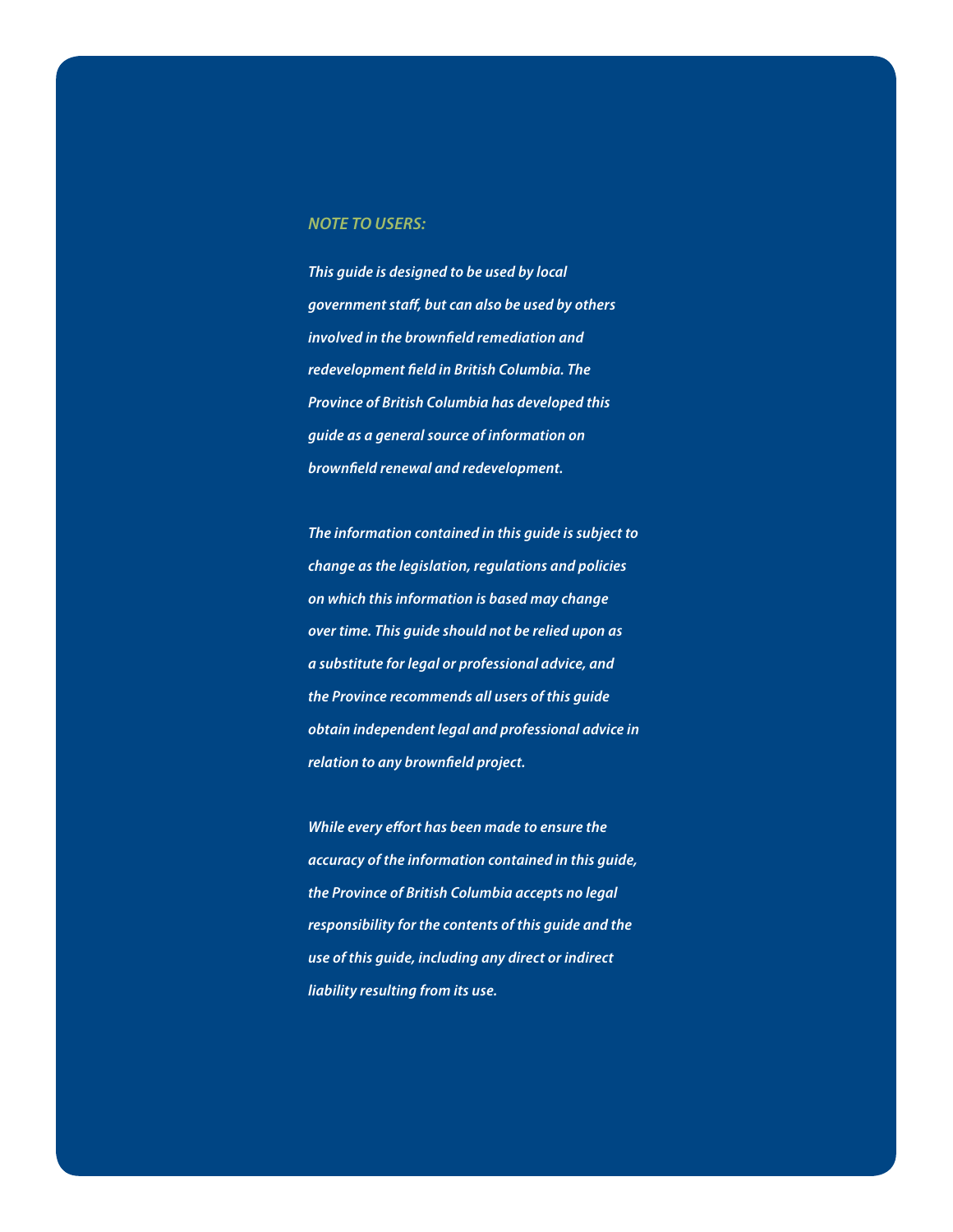# *Table of Contents*

|                 | What are Brownfields? All and All and All and All and All and All and All and All and All and All and All and                    | 4  |
|-----------------|----------------------------------------------------------------------------------------------------------------------------------|----|
|                 | Why do Brownfields Matter in British Columbia? and a summary                                                                     | 4  |
|                 | How can brownfields negatively                                                                                                   | 4  |
|                 | What are the key challenges to                                                                                                   | 5  |
|                 | Why should local governments care<br>about brownfields?<br>a de la caractería de la caractería de la caractería de la caractería | 5  |
|                 | What are the differences between rural                                                                                           | 6  |
|                 | How can local governments in B.C. support                                                                                        |    |
|                 | & promote brownfield redevelopment?                                                                                              | 7  |
| A)              |                                                                                                                                  | 7  |
| B)              |                                                                                                                                  | 8  |
| $\mathcal{C}$   | Leadership on Municipal Brownfields                                                                                              | 9  |
| D)              | Marketing & Promotion                                                                                                            | 10 |
| E               |                                                                                                                                  | 10 |
|                 | <b>How Does the Contaminated Sites Regulation</b><br><b>Interface With the Local Government Planning</b>                         | 11 |
|                 | <b>How Can Green Development be Incorporated</b>                                                                                 | 12 |
|                 | <b>What is the Province of British Columbia Doing</b><br>to Promote Brownfield Redevelopment?                                    | 13 |
|                 |                                                                                                                                  | 13 |
|                 | Regulatory resources with a subsequent of the subsequent of the set of the set of the set of the set of the set                  | 13 |
|                 |                                                                                                                                  | 13 |
|                 | Guides, Publications & Resources (Alberta Alberta Alberta Alberta Alberta Alberta Alberta Alberta Alberta Albe                   | 14 |
|                 |                                                                                                                                  | 14 |
|                 |                                                                                                                                  | 14 |
|                 |                                                                                                                                  | 14 |
|                 |                                                                                                                                  | 14 |
| <b>Endnotes</b> | والمتعاونة والمتعاونة والمتعاونة والمتعاونة والمتعاونة والمتعاونة والمتعاونة والمتعاونة والمتعاونة                               | 15 |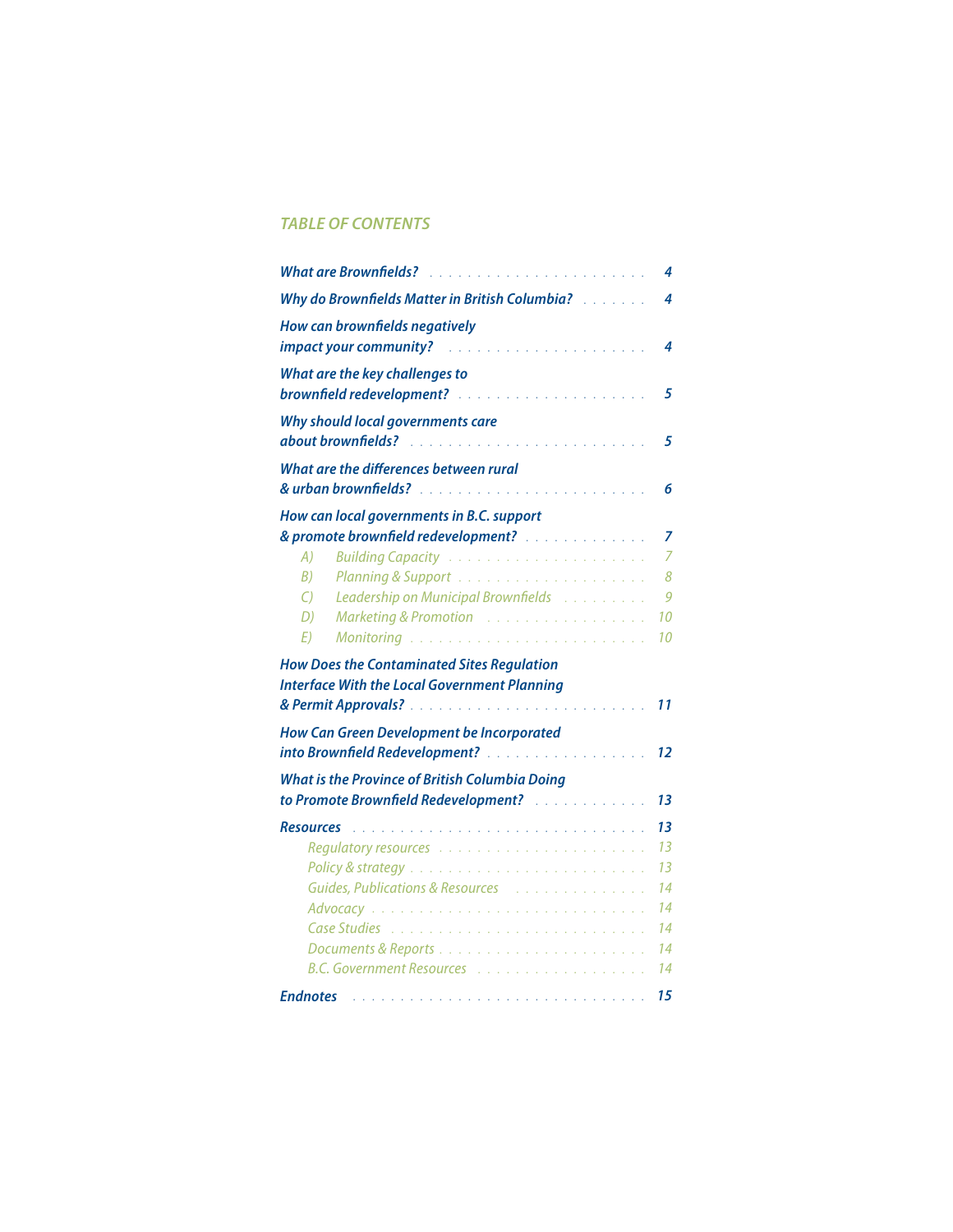

Brownfield sites are defined by the National Round Table on the Environment and the Economy as "abandoned, vacant, derelict or underutilized commercial or industrial properties where past actions have resulted in actual or perceived contamination and where there is an active potential for redevelopment".**1** Typical examples of brownfields include: old industrial waterfronts and manufacturing plants, abandoned mines, former railway yards, abandoned service stations and former drycleaners. There are an estimated 4,000–6,000 brownfield sites in British Columbia representing an untapped resource filled with opportunities for renewal and redevelopment.

It is estimated that there are approximately 7,900 properties in British Columbia with potentially contaminated sites. While this figure cannot be directly compared to the estimate of 4,000–6,000 brownfield sites in British Columbia, the statistics do shed additional light on the magnitude and distribution of the brownfields landscape in B.C.



 *Why do Brownfields Matter in British Columbia?*

British Columbia is a vast province that is physically constrained by its geography, population distribution and climate, resulting in very limited opportunities for land development. Of the over 92 million hectares that make up the province's land base, a scant 6% is actually fit for our use. The remaining 94% is made up mostly of ice, rock, water and mountains. With increasing populations and calls for greater sustainability redeveloping our old industrial and commercial lands is more important than ever before.

Brownfield redevelopment presents a wide range of opportunities in British Columbia. Brownfield redevelopment projects can take many forms and can generate significant economic, social and environmental benefits, leading to more sustainable communities.

Along with commercial developments, brownfield properties can be redeveloped into parks and open civic spaces, community housing developments and places of recreation, or municipal transportation and infrastructure centres. Since brownfields are often found in central urban locations, their existing links to transportation and other forms of infrastructure provide opportunities for development that simply cannot be found elsewhere.



 *How can brownfields negatively impact your community?*

Brownfields can have significant negative environmental, economic and social impacts on a community. For example, if left in their deteriorated state, brownfield sites can:

- **»** Potentially harm human health and the environment;
- **»** Attract vandals, open dumping and other illegal activity that can lead to "urban blight";
- **»** Lower surrounding property values, contribute to neighbourhood deterioration and negatively impact the quality of life in a community;
- **»** Put strain on public resources such as policing and fire protection services;
- **»** Reduce local employment opportunities and tax revenues;
- **»** Limit economic opportunity and growth; and
- **»** Contribute to urban sprawl as businesses and residents relocate to farmland and open space outside existing urban areas, also known as "greenfields".

Brownfield sites can be found in urban and rural municipalities across B.C. These properties can have significant negative impacts on the environmental, economic and social quality of life, even in communities with only a few brownfield sites, such as abandoned gas stations or manufacturing facilities. Just one large boarded up factory that sits idle can cost the local government and the Province hundreds of thousands of dollars each year in lost property tax revenues. Furthermore, the negative impacts of brownfields can be pervasive and increase over time, particularly if a stigma has developed around these brownfield sites.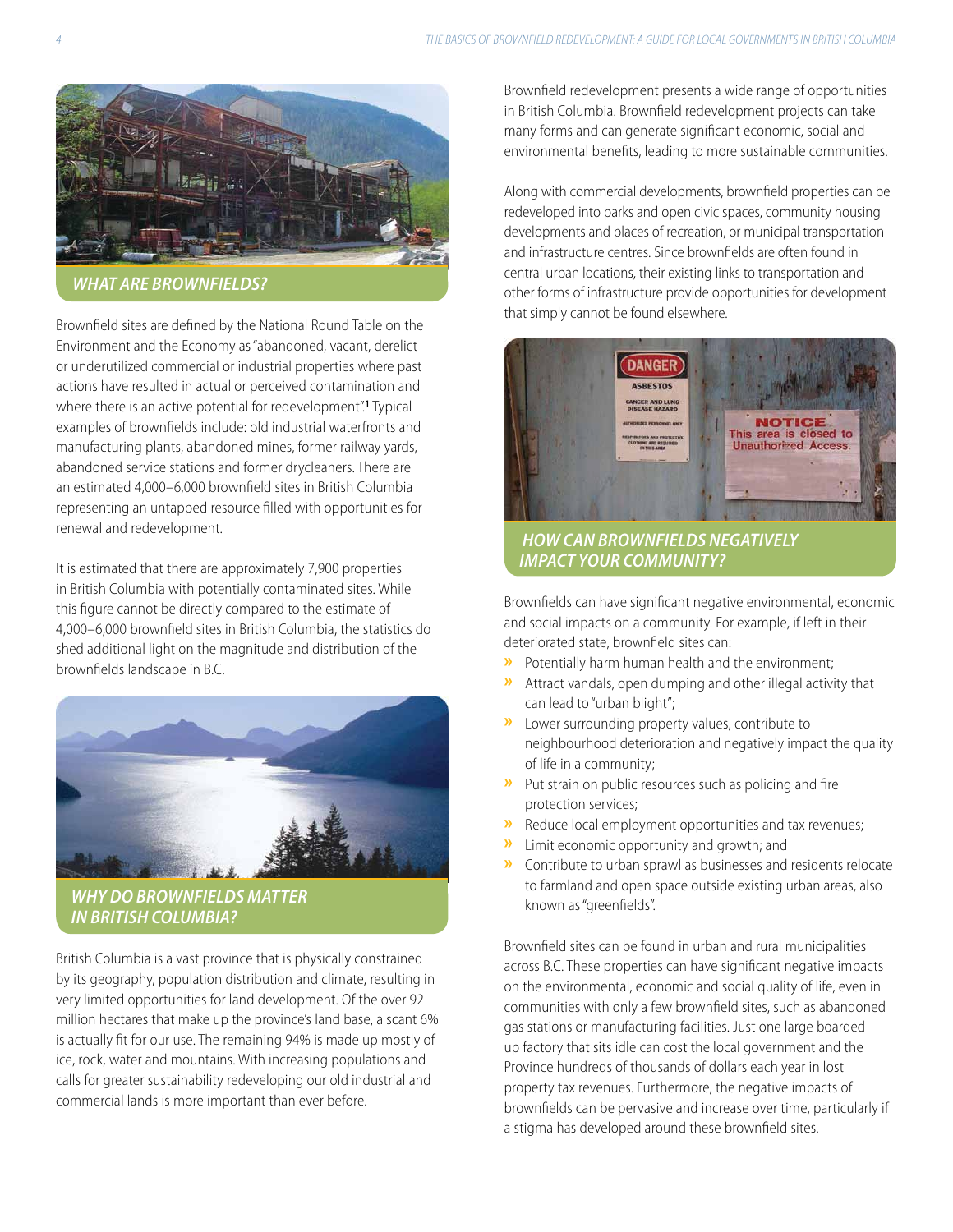

 *What are the key challenges to brownfield redevelopment?*

Brownfield sites where the clean value of the land exceeds the cost of remediation are known as positive cash value sites. These sites are usually in areas of high market demand and have low to moderate remediation costs. The real estate market deals efficiently with positive cash value sites as developers seek out and redevelop them.

However, most brownfield sites are either neutral or negative cash value sites. These are sites where the clean value of the land approximately equals the cost of remediation (neutral cash value) or the cost of remediation exceeds the clean value of the land (negative cash value). The main factors that determine whether a property has positive, neutral or negative cash value are local market demand/land values, location and remediation cost.

In general, developers have avoided potential brownfield redevelopment opportunities due to a number of key impediments that can easily increase costs. These challenges include:

- **»** The additional cost of funding required for environmental studies and site clean up;
- **»** Difficulty obtaining project financing from traditional sources of development capital;
- **»** Significant demolition and infrastructure upgrading costs;
- **»** Fear of regulatory (government) and civil liability due to environmental contamination that may remain on the site or may have spread off site;
- **»** Additional time, complexity and process uncertainty associated with the environmental and planning approval processes compared to greenfield development;
- **»** Community and neighbourhood concerns and opposition that can result in costly time delays; and
- **»** Limited local information, knowledge and capacity around brownfield redevelopment.

Numerous studies have shown that the costs to develop brownfields are greater than greenfields. However, positive experience and results in Canada and the U.S. have shown that the challenges to brownfield redevelopment can be overcome to produce a profit for the developer and significant economic, environmental and social community benefits.



 *Why should local governments care about brownfields?*

Most local governments are negatively impacted to some degree by the existence of brownfields. Even one or two brownfield sites can significantly impact municipalities. Local governments across Canada have begun to realize that responsible brownfield redevelopment can transform environmentally damaged properties into productive lands, which can result in the following environmental, economic and social community benefits:

- **»** Improvements in environmental quality (soil, air and ground water);
- **»** Improvements to human health;
- **»** Protection of groundwater resources, wetlands and wildlife habitats;
- **»** Reduction of urban sprawl as a result of using existing sewer, water and road infrastructure;
- **»** Economic growth, including the retention and creation of local jobs;
- **»** Increased property tax revenues;
- **»** Revitalization of neighbourhoods and employment areas; and
- **»** Increased affordable housing opportunities.

A recent study of brownfield redevelopment in Canada found that every \$1 spent in the Canadian economy on brownfield redevelopment generates approximately \$3.80 in total economic output in all industries.**2** This represents a significant economic multiplier in the Canadian context. The Northeast-Midwest Institute reviewed the results of eight studies on the economic impacts of brownfield redevelopment from across the U.S. and concluded that public investments in brownfields leverage total investments at a ratio of approximately \$1 of public investment to \$8 of total investment.**<sup>3</sup>**

Experience in the U.S. has demonstrated that brownfield cleanup and redevelopment often leads to property value increases of 5% to 15% in the area surrounding the site up to 1.2 km away. There are documented cases where "impact" projects, usually involving change from industrial use to parks or mixed use (residential/ commercial), have had much higher impacts on property values, even exceeding 100%.**4** Numerous other U.S. and Canadian studies have found brownfield redevelopment can increase neighbourhood property values.**5**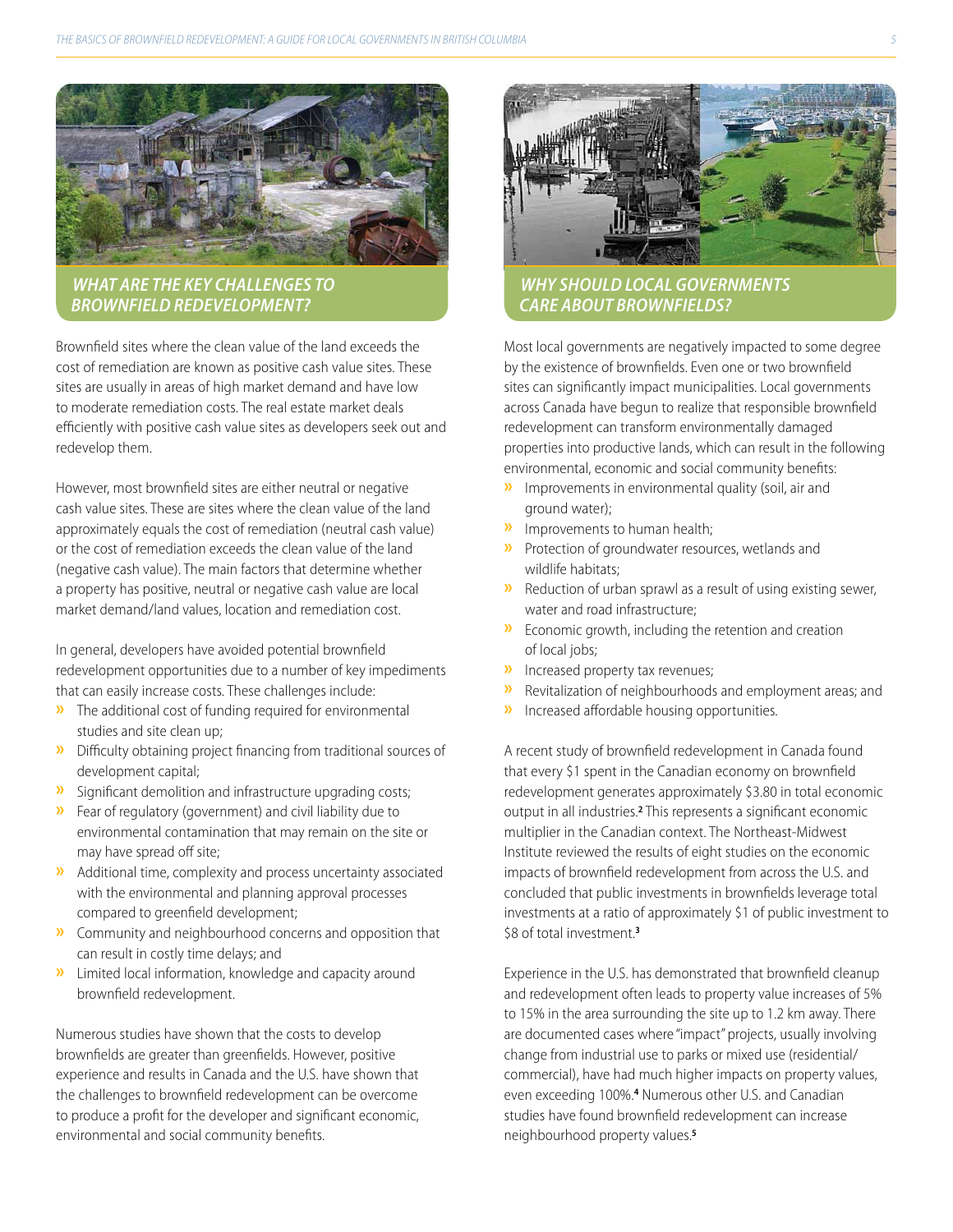A recent U.S. study estimated that for every acre of brownfield land redeveloped, a minimum of 4.5 acres of greenfield land can be saved.**<sup>6</sup>** Brownfields produce numerous cost-savings over greenfield sites. For example, the indirect costs related to transportation for greenfield development are about 3.5 times the cost of brownfield redevelopment.**<sup>7</sup>**

Brownfield redevelopment can also take a community approach by opening up options for non-commercial developments like parks, civic public spaces, affordable housing projects, transportation and municipal logistics centres and many other options. Due to the central proximity of most brownfield sites they present communities with redevelopment opportunities that would otherwise be impossible or impractical on greenfield land developments.

Brownfield redevelopment projects can also act as catalysts or linchpins to create a positive environment for additional private sector investment in brownfield redevelopment. This can lead to the transformation of entire neighbourhoods and districts.**<sup>8</sup>** In summary, there are a myriad of significant and long lasting environmental, economic and social benefits that communities and local governments can take advantage of as a result of brownfield redevelopment.



 *What are the differences between rural & urban brownfields?*

While brownfields are often thought of as an urban issue, many rural municipalities and small urban municipalities also have brownfields. However, the nature of brownfields and approaches to brownfield redevelopment differ between rural and urban areas and even between large and small urban areas.

For example, while contaminants such as petroleum hydrocarbons, metals, inorganic solvents, and hazardous and non hazardous solid wastes may be present in both urban and rural brownfields, rural brownfields are more likely to contain agricultural and mining related contaminants.**9** Due to the nature of the operations that generated these contaminants, they may impact large areas of land and groundwater.

Rural communities have different ties to the natural environment than urban communities. For example, rural communities are usually more directly tied to natural resources such as forest, mineral and groundwater resources.

As a result, environmental issues related to brownfield sites in rural areas, and how these issues are addressed, are different and often more sensitive than in urban areas.**<sup>10</sup>**

Higher population densities in urban areas, especially in larger urban areas such as Vancouver and Victoria, create greater demand and competition for brownfield sites due to the proximity of these sites to existing residential and employment areas and existing public amenities and services.

In rural areas there is usually less demand for land and often ample greenfield land available, which results in less demand for brownfield redevelopment. It is also common in rural areas to find isolated brownfield sites with inadequate infrastructure compared to urban areas where brownfield sites are typically fully serviced and close to existing population and employment centres. Consequently, reuse options for brownfields are typically much more limited in rural areas.

Rural communities also face financial challenges when trying to provide economic incentives to spur private sector brownfield redevelopment. A smaller tax base in rural areas means less ability to provide tax abatement through the revitalization tax exemption program or other financial incentives. Rural and smaller urban local governments also cannot always afford infrastructure upgrades that may be required to permit brownfield development.

Rural local governments often have limited staffing and technical resources compared to large urban areas. Rural municipalities also usually have limited budgets to undertake environmental remediation or hire consultants to undertake environmental site assessments and prepare brownfield redevelopment strategies and land use plans.

Conversely, rural municipalities can often mobilize and react to brownfield redevelopment opportunities faster than urban municipalities due to their smaller size bureaucracy. Brownfields in rural areas also do not typically exhibit the scale of negative social impacts such as vandalism, physical deterioration, blight and crime sometimes associated with brownfields in urban areas.

However, at the same time these blighted sites tend to be more predominant in a rural setting, which can have a larger social impact on the residents themselves as the sites may be seen daily by almost an entire community.

Even though there are differences in brownfields between rural and urban areas, both rural and urban local governments of all sizes can achieve the environmental, economic and social benefits of brownfield redevelopment by adopting proactive, comprehensive and strategic approaches to promoting brownfield redevelopment. The balance of this guide discusses how local governments in B.C., both rural and urban, can help promote brownfield redevelopment.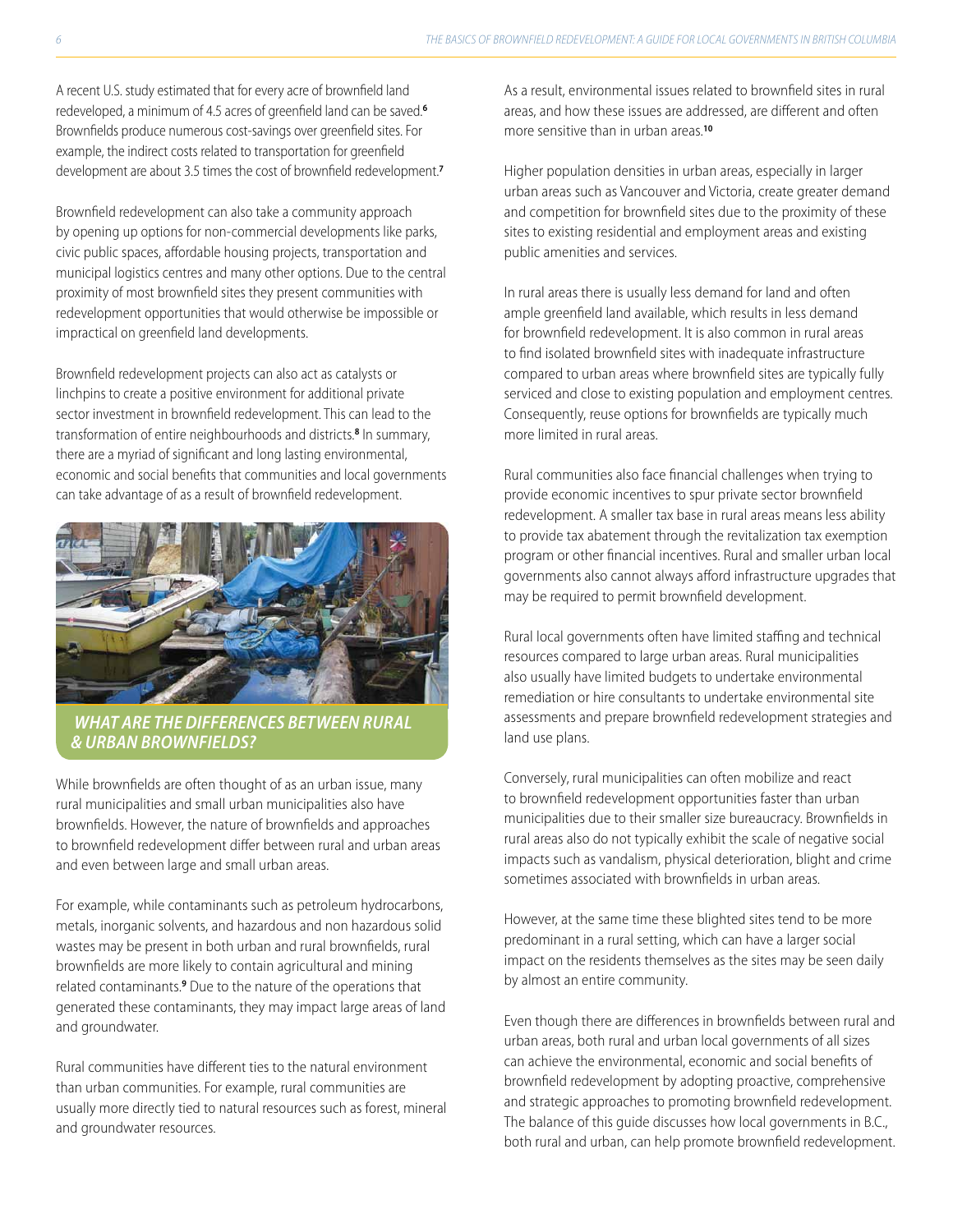

 *How can local governments in B.C. support & promote brownfield redevelopment?*

Successful brownfield redevelopment in any jurisdiction is based on cooperation and partnerships between public and private sectors. In B.C., this includes the Province of British Columbia, local governments and private sector developers of brownfield sites, including various support professionals. By preparing and implementing a brownfield redevelopment strategy, local governments in B.C. can choose to play a number of roles when it comes to supporting and promoting brownfield redevelopment.

This section provides a framework for creating a "Brownfield Strategy" within a community. A Brownfield Strategy is not intended to be a stand-alone document, but rather an approach to dealing with these unique sites and will often be best placed within existing planning documents.

Traditionally, most local governments in B.C. and elsewhere have reacted to private sector development proposals on brownfield sites through their land development approvals process.

Increasingly, local governments in Canada and the U.S. are proactively supporting, planning for and promoting brownfield redevelopment by undertaking one or more of the following activities:

- **»** Processing development applications for brownfield sites and proactively planning for the redevelopment of large brownfield sites and areas;
- **»** Providing brownfield redevelopment information and resource links;
- **»** Facilitating and coordinating private and public brownfield redevelopment projects;
- **»** Providing financial incentives to the private sector for brownfield redevelopment;
- **»** Partnering with the private sector to undertake public-private brownfield redevelopment projects;
- **»** Proactively remediating and preparing brownfield sites owned by local government for redevelopment; and
- **»** Marketing publicly and privately held brownfield sites.

The five primary roles that local government can play (including general activities under each role) to support and promote brownfield redevelopment through a brownfield redevelopment strategy are:

- a) Building Capacity;
- b) Planning and Support;
- c) Leadership on Municipal Brownfields;
- d) Marketing and Promotion; and
- e) Monitoring.

# *A) Building Capacity*

The first step for any local government that wants to support and promote brownfield redevelopment is to build the capacity to do so within the community. This includes both internal capacity (local government staff and elected officials) and external capacity (developers, support professionals, community groups and the general public). The steps to building capacity include the following, as demonstrated in a number of North American jurisdictions.

# *Collect and Disseminate Information*

There is an abundance of information and material available on brownfield redevelopment from various literature and web based sources. Local governments can assemble and customize information for distribution to local stakeholders including developers, real estate professionals, financial institutions, environmental and planning consultants and members of the general public.

This information can take the form of fact sheets, brochures, booklets, guides or other documents available both in hardcopy and electronically on the Internet. This information can be used to dispel common myths about brownfield redevelopment and to address a range of issues. This could include outlining the environmental and human health risks associated with brownfields, regulatory requirements, approaches to brownfield remediation, available technical and financial resources, and case studies on successful brownfield redevelopment projects.

As local governments develop and begin to implement strategies to support and promote brownfield redevelopment, they can also produce and disseminate information outlining these strategies and activities. All of these activities will raise awareness and promote education around brownfields in your community.

A list of references and recommended reading is included at the back of this guide. For more information on brownfield redevelopment in B.C. visit *www.brownfieldrenewal.gov.bc.ca*

#### *Establish a Local Government Brownfields Team*

Brownfield remediation and redevelopment is multidisciplinary and involves a myriad of support professionals and approvals processes. Brownfield redevelopment projects typically involve a number of local government departments from planning and building, to public works, legal, real estate and finance. Consequently, brownfield redevelopment efforts can be supported by a dedicated interdisciplinary staff team made up of representatives from various departments.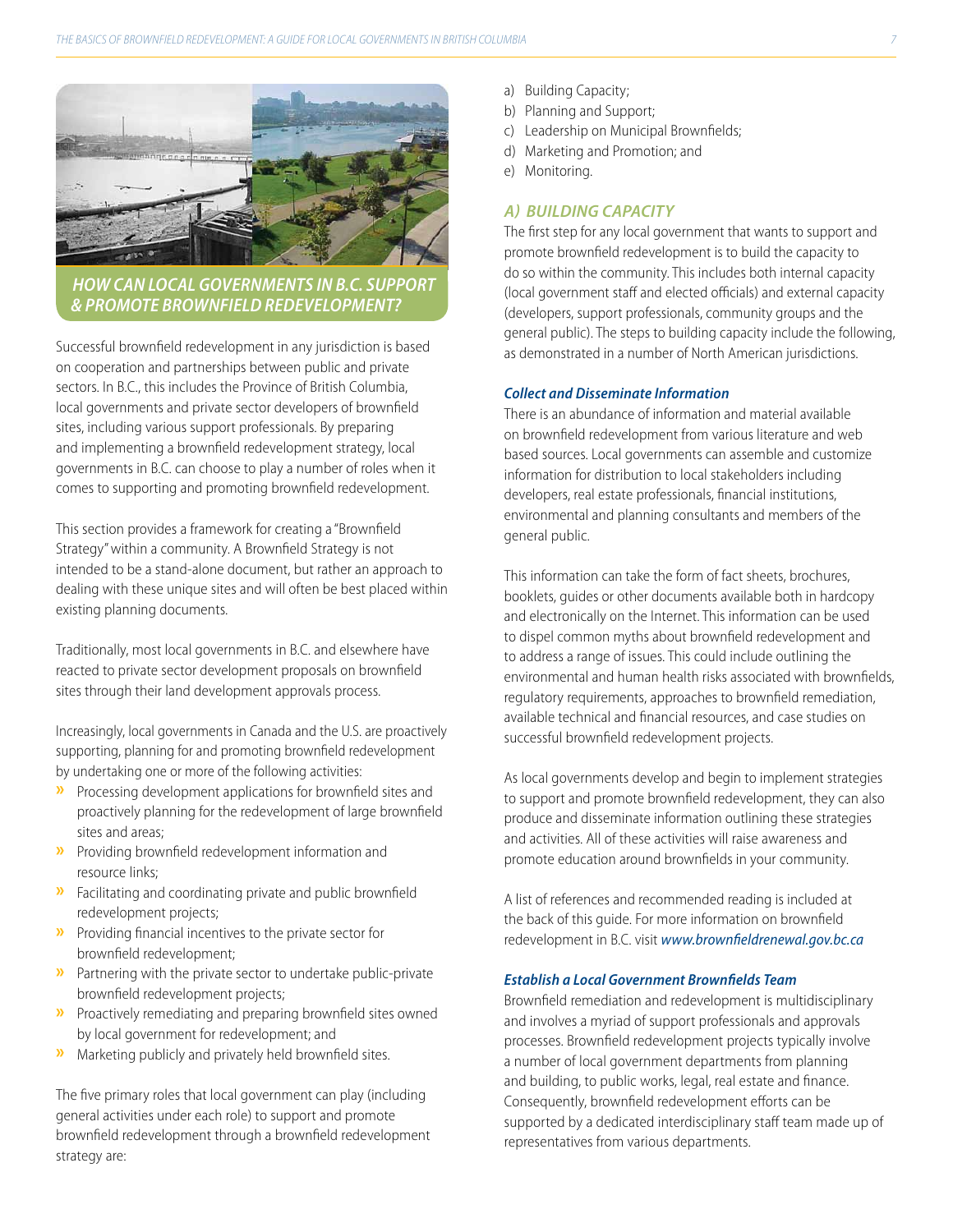The primary role of this team would be to ensure streamlined and coordinated review and facilitation of development applications on brownfield sites. This team would also be responsible for building support for brownfield redevelopment with local government, key stakeholders and the community.

Finally, the members of this team would be responsible for providing and updating information on brownfields and brownfield redevelopment contained in publications and materials produced by the local government.

In addition to establishing an internal brownfields staff team, many municipalities have created a brownfield coordinator position. This person is the "face" of the municipality's brownfield redevelopment policy and programming efforts, both internally and externally.

Internally, this person coordinates staff communication and responses to brownfield redevelopment projects by coordinating internal meetings and coordinating and leading meetings between municipal staff and the brownfield developer. Externally, the coordinator helps brownfield owners and developers with approval procedures and processes. This can include acting as a single window to the municipal approvals process.

## *Establish a Brownfields Stakeholder Advisory Group*

When developing a brownfield strategy, many local governments will create an external working group or advisory group made up of key stakeholders from the local community who have experience with, or may be affected by, brownfields or brownfield redevelopment. This can include: brownfield owners, developers, support professionals and community organizations.

The role of this group is to provide input and feedback to the brownfield coordinator and the internal staff team with respect to the local government's strategies and various activities designed to support brownfield redevelopment. The working group provides insights into the state of the local brownfield redevelopment industry, including potential obstacles. One of the major roles of the working group is to help build awareness and support for brownfield redevelopment with the public and industry.

## *Raise Brownfield Awareness and Education*

Raising awareness and support for brownfield redevelopment among local government staff and elected officials is one of the key goals of the staff team and brownfield coordinator. This can include preparing information, education and training materials for delivery to elected officials and local government staff.

The brownfield coordinator would also lead preparation and coordination of presentations by local government staff to external organizations representing developers, and the real estate, consulting and financial sectors.

The role of the stakeholder advisory group in raising awareness and education around brownfield redevelopment should not be overlooked. This key group of individuals from various disciplines and organizations will have an extensive network of contacts. The members of this group can provide an efficient and effective conduit for the distribution of information on brownfields and also provide stakeholder feedback on local government programs to promote brownfield redevelopment.

## *Compile an Inventory*

A number of local governments with brownfield redevelopment strategies have compiled inventories of potential brownfield sites, often referred to as 'historical land use inventories' or 'potential redevelopment opportunities inventories.' These inventories are based on historical and current land uses and draw on publicly available information and records such as historical aerial photographs, topographic and geologic maps, fire and insurance plans, spill records, mapping of landfills and PCB storage sites, available environmental reports and visual inspection.

 The properties and areas in these inventories can be prioritized by considering factors such as location, type and level of contamination, impact on the local community, viability of redevelopment, other local needs and desires (e.g. as identified in a community's comprehensive plan) and local brownfield redevelopment goals and objectives. Such inventories can provide a useful tool to identify the size, scope and nature of the local brownfields problem. These inventories can also be used to market and track progress on redevelopment opportunities in a community.

## *B) Planning & Support*

The second step for a local government that wants to support and promote brownfield redevelopment is to enhance its planning capacity for brownfield redevelopment. This usually involves introducing planning policies that are supportive of brownfield redevelopment and streamlining planning procedures in order to encourage brownfield redevelopment. Local governments can work with property owners, developers and the public early in the process so planning documents reflect the long term vision of an area and the types of land uses that will support that vision.**<sup>11</sup>**

The local government can also provide major support for brownfield redevelopment by offering financial incentives designed to assist in offsetting the additional costs typically associated with brownfield redevelopment. These local government planning and financial support programs help to level the financial playing field between greenfield development and brownfield redevelopment.

## *Improve the Local Planning Approvals Process*

The main impediments to brownfield redevelopment tend to be associated with policy, regulatory, tax and funding environments that do not fully encourage this behaviour. While the B.C. Brownfield Renewal Strategy is being implemented to address these issues, uncertainties still exist.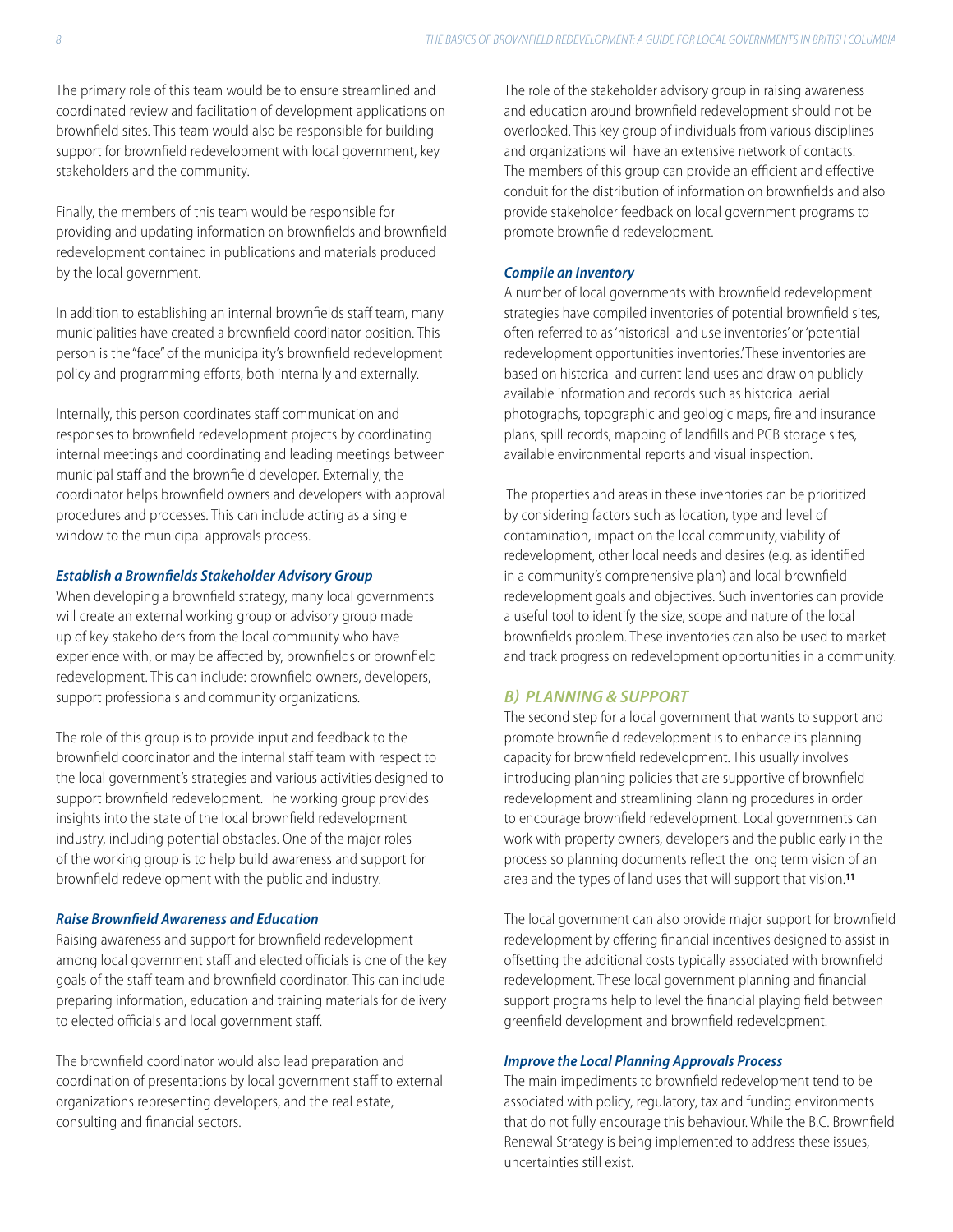In support of broader provincial efforts, local governments can foster brownfield redevelopment by reviewing and potentially improving their planning review and approval processes for brownfield applications. This can include:

- **»** Developing and implementing standardized procedures for identifying and dealing with development proposals on brownfield sites;
- **»** Revising official community plans to be more supportive of brownfield redevelopment and the various forms it can take such as adaptive building reuse, intensification of existing buildings, infill development on vacant lots, and demolition of existing buildings and reconstruction;
- **»** Ensuring the local planning review and approvals process is efficiently integrated with the Province's regulatory approvals process and eliminating duplications;
- **»** Coordinating and expediting the review of development applications on brownfield sites;
- **»** Streamlining approvals process;
- **»** 'Up-zoning' brownfield sites;
- **»** Collaboration with private sector on publicly owned sites; and
- **»** Preparing redevelopment options and land use plans for publicly owned brownfield sites.

The brownfield coordinator, internal brownfields staff team and planning department staff can play an integral role in the abovenoted activities.

#### *Develop and Offer Financial Incentives*

In addition to planning improvements, municipalities, governed under the *Community Charter,* can offer financial incentives to promote brownfield redevelopment. For example, section 226 of the *Community Charter* allows municipalities to exempt property from all or part of the municipal portion of property tax to encourage various types of revitalization (including brownfield redevelopment).

A number of municipalities in B.C. currently have revitalization tax exemption (RTE) program bylaws in place. Although virtually all of these bylaws seek to promote the revitalization and redevelopment of downtowns and commercial core areas, the RTE tool can be used by municipalities in B.C. to promote the revitalization and redevelopment of brownfield sites and areas, as municipal councils see fit. Municipalities may also use this exemption tool to help redevelop brownfields into public and civic spaces and for purposes other than commercial development.

To take advantage of the RTE tool under the *Community Charter,* a municipal council must pass a bylaw to establish a revitalization tax exemption program. Legislation sets out the requirements for RTE bylaws, which must include details such as the reason for the program, the types of properties eligible for the exemption, and the extent of the exemptions available. Additional factors to consider prior to establishing a RTE program include:

- **»** A municipal council must give public notice before adopting a RTE bylaw;
- **»** RTEs may be granted for up to 10 years and apply only to municipal property value taxes; and
- **»** The school portion of the property tax is not eligible for exemption, nor are other forms of property tax, such as parcel taxes.

# *\* More details on the Revitalization Tax Exemption can be found at*: *www.cserv.gov.bc.ca/LGD/gov\_structure/library/community\_ charter\_revital\_tax\_exemptions.pdf*

Once the RTE program is established, the municipal council can enter into an agreement with the owner of the property. This agreement specifies and governs the terms of the exemption and allows the municipality to establish specific terms and conditions that must be met by the property owner in order to receive the exemption.

The final step in the RTE process is the issuance of a tax exemption certificate. This certificate is issued for the subject property once all the requirements in the bylaw and the agreement have been met. This certificate must be issued no later than October 31st in the year before the tax exemption is to take place. BC Assessment then uses the tax exemption certificate during the calculation of the taxable value of the property. Tax exemption certificates are tied to the property, which means the exemption can be transferred to a new property owner at the discretion of the municipal council.

# *Revitalization Tax Exemption Program Application Administration Process*

In May 2008, Bill 27, entitled the *Local Government (Green Communities) Statutes Amendment Act, 2008* was brought into effect. Among other positive changes to local governance statutes, Bill 27 provides local governments with a variety of tools to promote energy conservation, reduction of greenhouse gas emissions and water, including providing local governments with the ability to reduce development cost charges under certain circumstances, for development that will result in low greenhouse gas emissions and environmental impact. Brownfield redevelopment can make a number of positive 'Green Community' and greenhouse gas reduction contributions.

## *C) Leadership on Municipal Brownfields*

In addition to encouraging the private sector to invest in brownfield redevelopment, local governments can demonstrate leadership by taking steps to proactively acquire key strategic brownfield sites and prepare them for redevelopment.

## *Tax Sales for Municipalities*

Municipalities can take action to proceed to tax sale on brownfield properties that have gone into tax arrears. A successful tax sale allows a brownfield property to pass into the hands of an owner who wants to remediate and redevelop the property.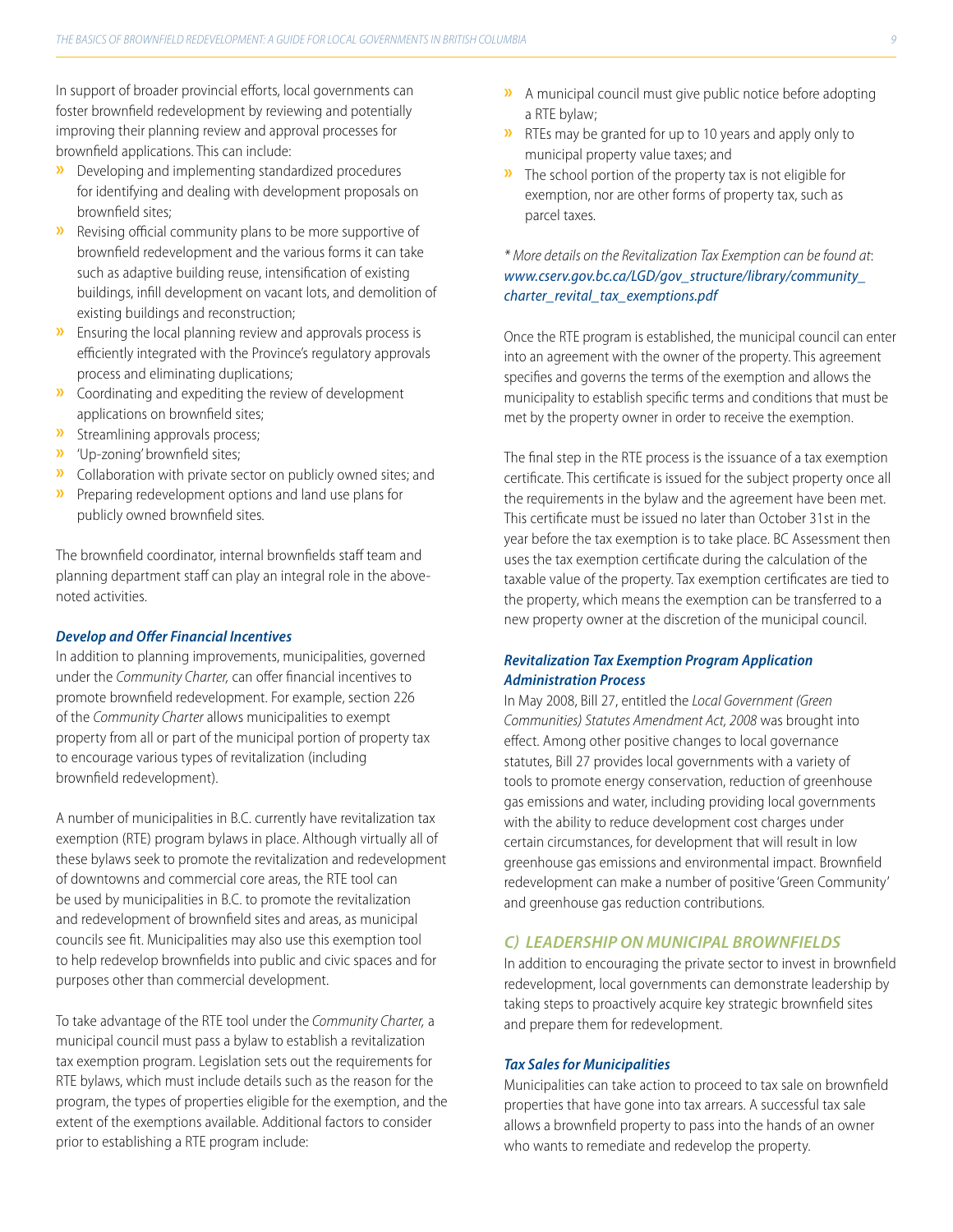Even where a tax sale fails, the municipality may elect to acquire and remediate the property in order to clean up the property and return it to the real estate market. If a municipality chooses this approach, it should ensure it has a policy in place for dealing with failed tax sale brownfield sites that addresses the issues of proper due diligence, liability and a proposed use and exit strategy for the property. A municipality may also choose to generate interest in a failed tax sale property through the request for proposals (RFP) process.

## *Leadership on Local Government Owned Brownfields*

Local governments are often owners of brownfield properties such as current and former public works yards, and other brownfields that have come into local government possession through the tax sale process or direct acquisition. Many local governments do not have a proactive strategy to determine which sites can be deemed surplus and made available for development.

The first step on municipally owned brownfield sites is to conduct a site investigation to determine the presence or extent of contamination as well as the estimated costs of remediation. With this information in hand, the local government will be better equipped to decide if it should remediate the site prior to making it available for development, or if it should issue an RFP for the remediation and redevelopment of the site. With either approach, the municipality can determine the type(s) of development that will take place on the site.

By taking action on even one or two local government owned brownfield sites, local governments can demonstrate leadership to the private sector. This will help generate interest in brownfield redevelopment amongst local private sector developers. Where a local government owns several brownfield sites it is considering making available for development, a strategy to prioritize and phase the development of these sites should be developed.

## *D) Marketing & Promotion*

Once a local government has developed a strategy to support and promote brownfield redevelopment, there are a number of ways to market its brownfield redevelopment strategy and individual brownfield redevelopment opportunities.

In order to successfully implement a brownfield redevelopment strategy the municipality's plans for brownfield sites, incentive programs and public and privately owned brownfield redevelopment opportunities be communicated and marketed effectively to property owners, developers, potential end users, and support professionals.

The purpose of a municipal brownfields marketing strategy should be to:

- a) Market brownfield redevelopment programs and brownfield redevelopment opportunities;
- b) Provide information on getting assistance and advice from the municipality and the Province;
- c) Educate the public and other stakeholders on environmental site assessment and remediation processes;
- d) Dispel myths or stigma attached to brownfields; and
- e) Improve the image of the municipality as a place to invest, do business and develop land and buildings.

Tools that can be used by a municipality to market brownfield redevelopment, plans, programs and opportunities include:

- **»** Publications such as brochures, newsletters and fact sheets;
- **»** Website materials;
- **»** Presentations to brownfield stakeholders and support professionals;
- **»** Attendance at brownfield and green building conferences; and
- **»** Media releases.

Another marketing tool that has become popular is the preparation of a detailed marketing profile for individual brownfield sites. These profiles can be provided to developers and included in online searchable real estate databases to provide maximum exposure for brownfield properties that can be redeveloped.

## *E) Monitoring*

Another often overlooked component of a successful brownfield redevelopment strategy is the monitoring of performance i.e., the economic, environmental and social impact of individual projects and the brownfield redevelopment strategy as a whole.

A range of variables can be monitored by a municipality on an individual project and cumulative basis. This can include quantitative measurements such as the amount of land remediated, amount of space constructed by type and increase in property tax revenues.

Monitoring can also include qualitative measurements such as environmental and health threats that are removed through the remediation and risk management of contaminated sites; as well as improvements in quality of life variables such as improved social conditions in neighbourhoods and the availability of open space.

In addition to monitoring the empirical results of individual brownfield projects and municipal incentive programs, it is also important to obtain feedback from key stakeholders regarding improvements that can be made to the municipal brownfield redevelopment strategy, including the planning approvals process, marketing materials and any incentive programs that are offered by the municipality.

These monitoring results can be used to provide regular reports to municipal councils and make adjustments to components of the municipal brownfield redevelopment strategy in order to maximize the effectiveness of the strategy.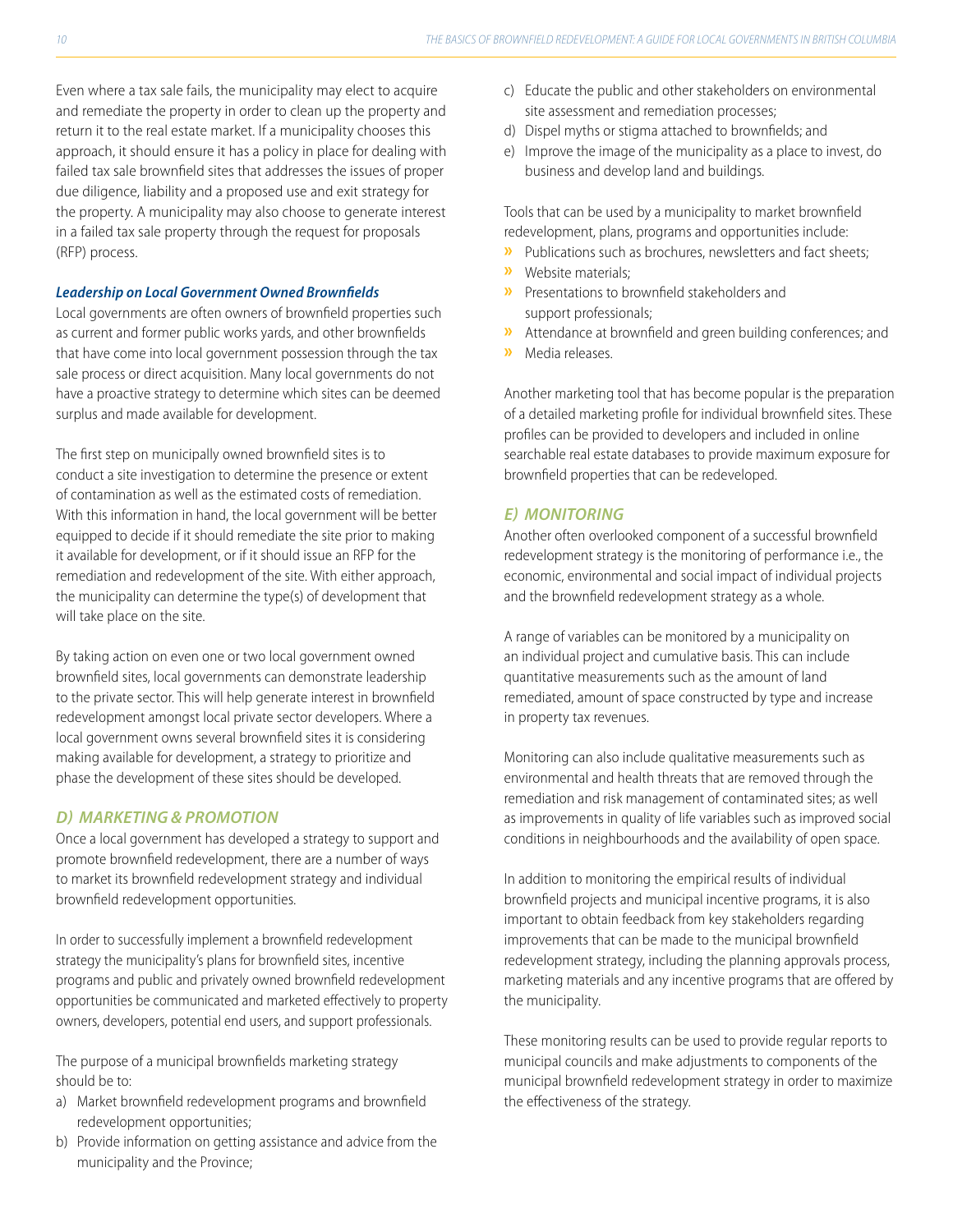

 *How Does the Contaminated Sites Regulation Interface With the Local Government Planning & Permit Approvals?*

The site profile system is a mandatory process under the *Environmental Management Act* used to bring potentially contaminated sites to the attention of the ministry at a time when a property is conducive to investigation and remediation.

This system is used to determine if and when site investigation is required. Site profile submissions are triggered by certain applications for zoning of land, subdivision, development and development variance permits, soil removal and demolition permits. Site profiles must also be submitted for certain sites upon decommissioning and/or foreclosure.

Similarly drafted provisions in various local government statutes provide that where a site profile is required, approving authorities are prohibited from approving specified applications (for example, in relation to zoning, development permits or subdivision) unless at least one of seven statutory conditions is met, several of which involve receiving notifications or determinations under the *Environmental Management Act*.

A principal objective of the site profile system is to ensure properties that have a potential to be contaminated due to past or present site activities are assessed and, where necessary, cleaned up prior to re-use.

A flow chart showing the relationship between the local government planning approvals/permit process and the contaminated sites approvals process is provided below.

Further information on the site profile system may be found in a number of Ministry of Environment fact sheets under the heading of Site Profiles.

This information along with additional information of particular interest to local governments may be found under the heading of Fact Sheets for Local Government. For more information please visit: *www.env.gov.bc.ca/epd/remediation/fact\_sheets/*

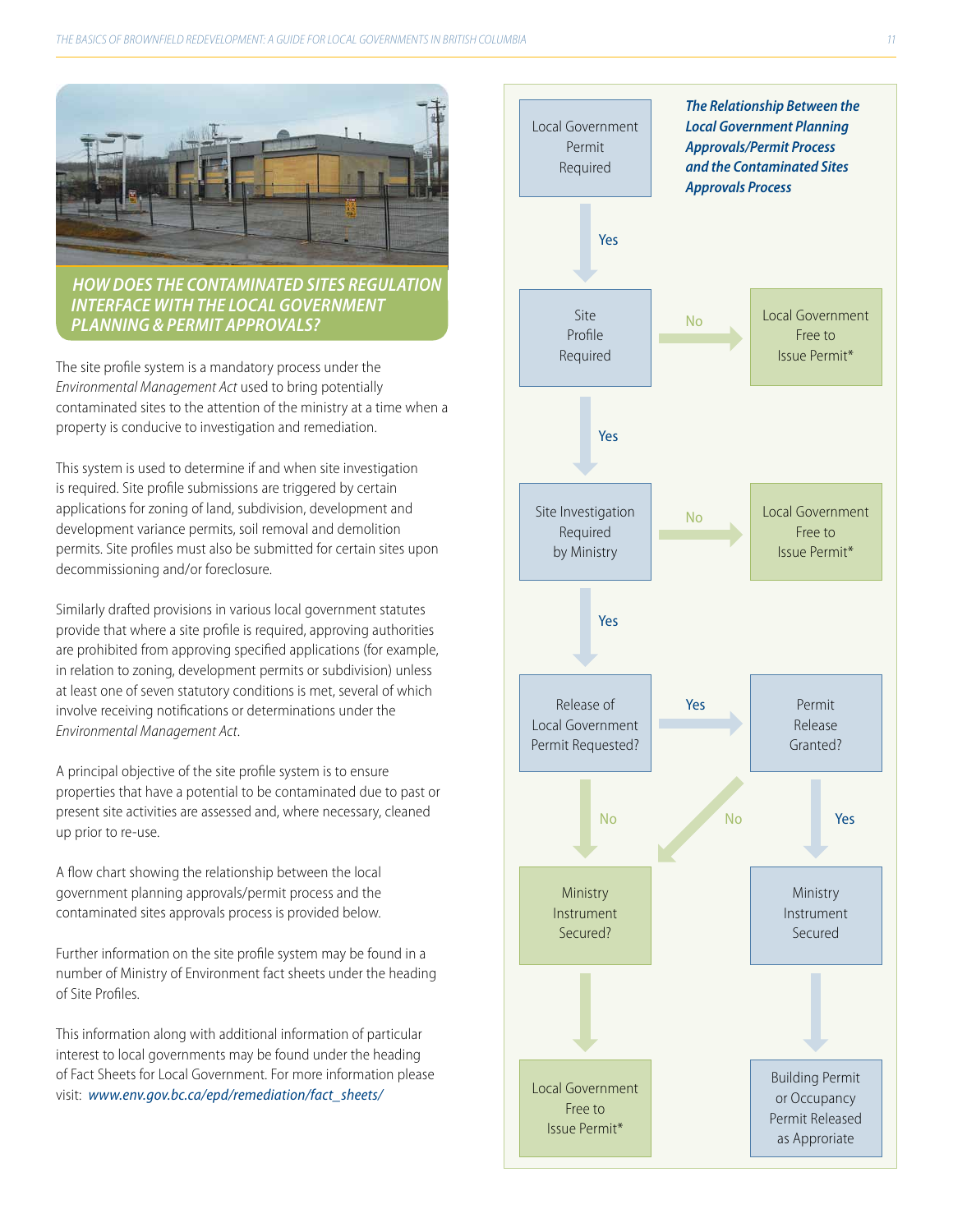

 *How Can Green Development be Incorporated into Brownfield Redevelopment?*

Brownfield redevelopment presents an excellent opportunity to build green communities. The remediation and return of brownfield sites to productive use has numerous benefits that address all three of the triple bottom line elements of environmental, social and economic qualifiers.

*Triple Bottom Line Impacts of Brownfield Redevelopment*

By its very nature, brownfield remediation and redevelopment mitigates adverse environmental impacts, minimizes or eliminates pollution at its source, and makes efficient use of natural resources, land and energy.

Brownfield redevelopment has also been shown to reduce energy used for transportation and the amount of land used for greenfield development. Brownfield redevelopment projects can be made even more sustainable by incorporating green planning and building approaches and green construction technologies, such as those included in Leadership in Energy and Environmental Design (LEED) certification. Attention to the environmental impacts of the project measures can be incorporated throughout the lifecycle of the development, from the demolition, deconstruction and remediation phase, through to the design, construction and ongoing use of the finished project. This will help to further reduce the environmental footprint of a brownfield redevelopment project. The table below describes the potential environmental, social and economic impacts of various brownfield redevelopment activities and types and also highlights opportunities for the greening of brownfield redevelopment.

| <b>CATEGORY</b>                                              | <b>ENVIRONMENTAL</b>                                                                                                                                                                                                                       | <b>SOCIAL</b>                                                                                                                                                                                                           | <b>ECONOMIC</b>                                                                                                                                                                                                                     |
|--------------------------------------------------------------|--------------------------------------------------------------------------------------------------------------------------------------------------------------------------------------------------------------------------------------------|-------------------------------------------------------------------------------------------------------------------------------------------------------------------------------------------------------------------------|-------------------------------------------------------------------------------------------------------------------------------------------------------------------------------------------------------------------------------------|
| and groundwater                                              | Remediation of soil • Reduces/eliminates threats to environmental health<br>• Improves environmental quality<br>• Bioremediation and other technologies can<br>eliminate or reduce need for landfilling of<br>contaminated soils/materials | • Risks to human health removed or<br>significantly reduced                                                                                                                                                             | • Prepares site for redevelopment<br>• More attractive for private sector investment<br>• Mitigation of liability                                                                                                                   |
| Demolition of<br>derelict buildings                          | • Potential for materials recovery, reducing waste<br>directed to landfill and extraction of new resources<br>• Removal of asbestos or other building hazards                                                                              | • Reduces illegal activity at site<br>• Improves streetscape<br>· Reduces neighbourhood blight<br>• Risks to human health removed                                                                                       | • Prepares site for redevelopment<br>• Helps reduce site's negative impact on local property values<br>• Potential for material recovery of economic value<br>• Mitigation of liability                                             |
| Restoration or<br>adaptive reuse of<br>existing buildings    | • Existing building stock recycled and restored,<br>reducing use of virgin construction materials<br>and energy costs for transportation of<br>construction materials<br>• Reduces pressure to develop greenfields                         | • Preservation/enhancement of community heritage<br>· Restoration of the community's 'sense of place'<br>• Could become focal point for community events                                                                | • Increased property tax revenues<br>• Dependent upon heritage value, potential tourist or<br>regional recreational value<br>• Potential for offshoot development such as restaurants<br>• Optimizes use of existing infrastructure |
| Industrial<br>redevelopment                                  | • New industrial development creates opportunities<br>for green buildings and eco-effective operations<br>• Reduces pressure to develop greenfields<br>• Brownfield site earns LEED point(s)                                               | • Local job creation<br>• New industries could replace similar skilled labour<br>jobs previously lost                                                                                                                   | • Increased property tax revenues<br>• Potential catalyst for further development<br>· Improves local economic growth<br>• Optimizes use of existing infrastructure                                                                 |
| Commercial<br>or institutional<br>redevelopment              | • Reduces pressure to develop greenfields<br>• Brownfield site earns LEED point(s)                                                                                                                                                         | • Local job creation<br>• Provision of health and community services<br>and facilities<br>• Improved local access to consumer goods                                                                                     | • Increased property tax revenues<br>• Potential catalyst for further development<br>· Improves local economic growth<br>• Optimizes use of existing infrastructure                                                                 |
| Residential<br>redevelopment                                 | • Reduces pressure to develop greenfields<br>• Provides opportunities for affordable housing<br>• Brownfield site earns LEED point(s)                                                                                                      | • Reintroduction of residents to urban core areas<br>· Supports transit-oriented development                                                                                                                            | • Increased property tax revenues<br>• Increased population to support local businesses and<br>community services<br>• Potential catalyst for further development<br>• Optimizes use of existing infrastructure                     |
| Urban mixed use<br>redevelopment                             | • Reduces pressure to develop greenfields<br>• Provides opportunities for affordable housing<br>• Brownfield site earns LEED point(s)<br>• 24-50% less greenhouse gas emissions compared to<br>disbursed, single-use neighbourhoods        | • Reintroduction of residents to urban core areas<br>· Supports transit-oriented development<br>• Provides live/work opportunities<br>• Local job creation                                                              | • Increased property tax revenues<br>• Potential catalyst for further development<br>• Optimizes use of existing infrastructure                                                                                                     |
| Provision of public<br>open space and<br>green space         | • Potential for alternative stormwater management<br>in urban settings<br>• Reduction of heat island effect and improved air<br>quality through planting of trees and other plants                                                         | • Provides space for community events, recreation<br>and other activities<br>• Provides opportunities for walking and cycling<br>• Could provide access to waterfront or natural features<br>• Improves quality of life | • Increases land values of nearby properties<br>• Potential catalyst for further development<br>• Potential offshoot development, both commercial<br>and residential                                                                |
| Restoration and/<br>or enhancement of<br>ecological features | • Environmental health and ecological<br>functions improved<br>• Could help to re-establish regional ecosystems links                                                                                                                      | • Increased awareness of ecological functions,<br>particularly in urban settings<br>• Healthier environment for community residents                                                                                     | • Mitigation of environmental risk<br>• Potential to avoid costly investment in infrastructure if<br>urban development coexists with functioning ecosystems                                                                         |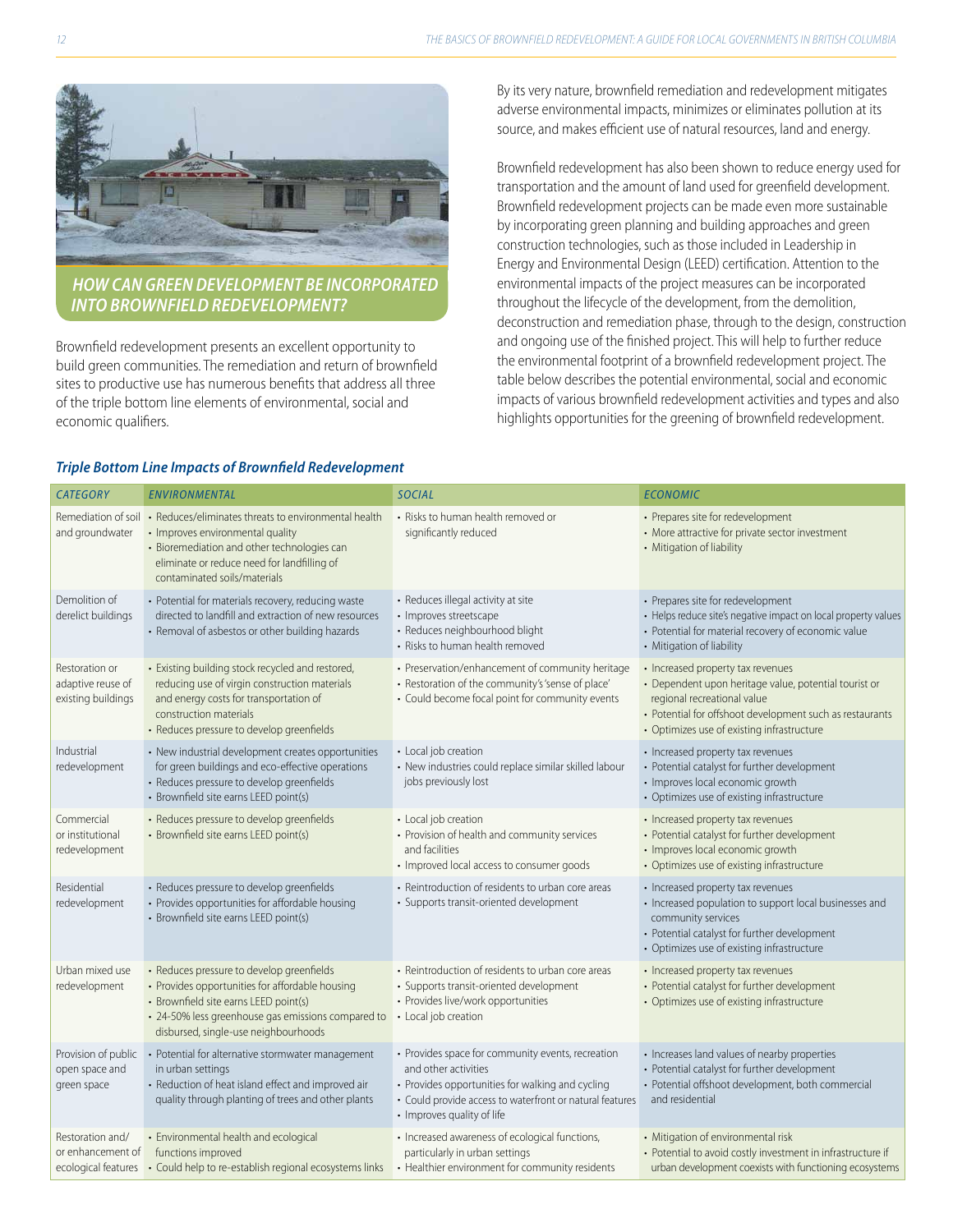

# *What is the Province of B.C. Doing to Promote Brownfield Redevelopment?*

While British Columbia has one of the most progressive contaminated sites regulatory environments and flexible local governance regimes in Canada, the Province has embarked on a Brownfield Renewal Strategy to further address the impediments to brownfield redevelopment and provide an even more favourable environment for the cleanup and redevelopment of brownfield sites. The B.C. Brownfield Renewal Strategy is a comprehensive strategy with coordinated action across several ministries that will develop and implement new initiatives designed to:

- **»** Strengthen public policy for environmental liability and risk management;
- **»** Apply strategic public investments to encourage the redevelopment of idle sites;
- **»** Build capacity and awareness of redevelopment tools and opportunities to enhance information about brownfields; and
- **»** Lead by example through the redevelopment of key Crown brownfield sites.

This booklet is an example of the Province's efforts to build capacity and awareness. The Brownfield Renewal Strategy will also be linked to the provincial government's proposed Green Communities Initiative to ensure the Brownfield Renewal Strategy also incorporates and helps promote triple bottom line results and green communities.



*B.C. Contaminated Sites Regulatory Approvals Process* For information on the contaminated sites regulatory approvals process in B.C. visit

*www.env.gov.bc.ca/epd/remediation/fact\_sheets/pdf/fs01.pdf*

#### *Brownfield Renewal Strategy*

For information on the Brownfield Renewal Strategy visit *www.brownfieldrenewal.gov.bc.ca*

# *Regulatory resources*

#### *BC Ministry of Environment, Land Remediation*

The Ministry is the governing regulatory body regarding land remediation in British Columbia. Their website includes information on environmental standards, regulations and regulatory process, as well as a comprehensive FAQ.

*www.env.gov.bc.ca/epd/remediation/index.htm* 

## *Policy & strategy Canadian Urban Institute*

The Canadian Urban Institute, a non-profit organization dedicated to enhancing the quality of life in Canada's urban centres, hosts the annual Brownfields Canada conference, including the annual Brownie Awards recognizing excellence in leadership, innovation, and sustainable management of brownfields in Canada. The Canadian Urban Institute conducts seminars and workshops, as well as performs contracted policy research. *www.canurb.com* 

#### *Fraser Basin Council, Smart Planning for Communities Initiative*

The Smart Planning for Communities initiative aims to create sustainable communities in British Columbia through partnership building and knowledge capacity creation. Their website contains a series of tools and resources for local governments engaging in smart planning initiatives.

*www.fraserbasin.bc.ca/programs/smart\_planning.html* 

# *National Round Table on the Environment and the Economy, National Brownfield Redevelopment Strategy*

The National Round Table on the Environment and the Economy (NRTEE) is a federally-funded research institute dedicated to "exploring new opportunities to integrate environmental conservation and economic development, in order to sustain Canada's prosperity and secure its future." Their 2003 report *Cleaning up the Past, Building the Future: A National Brownfield Redevelopment Strategy for Canada* has been instrumental in creating a vision for brownfield renewal in Canada. Visit their website do download their report. *www.nrtee-trnee.ca* 

## *Ontario Ministry of Municipal Affairs and Housing, Brownfields Ontario Program*

The Brownfields Ontario website includes provides useful information for brownfield land developers, as well as stakeholders. Although their *Brownfields Remediation Toolbox* was specifically designed for Ontario Municipalities, it contains a collection of tools, reports, strategies, and processes relating to the brownfield renewal that can be applied in any jurisdiction. *www.mah.gov.on.ca/Page220.aspx*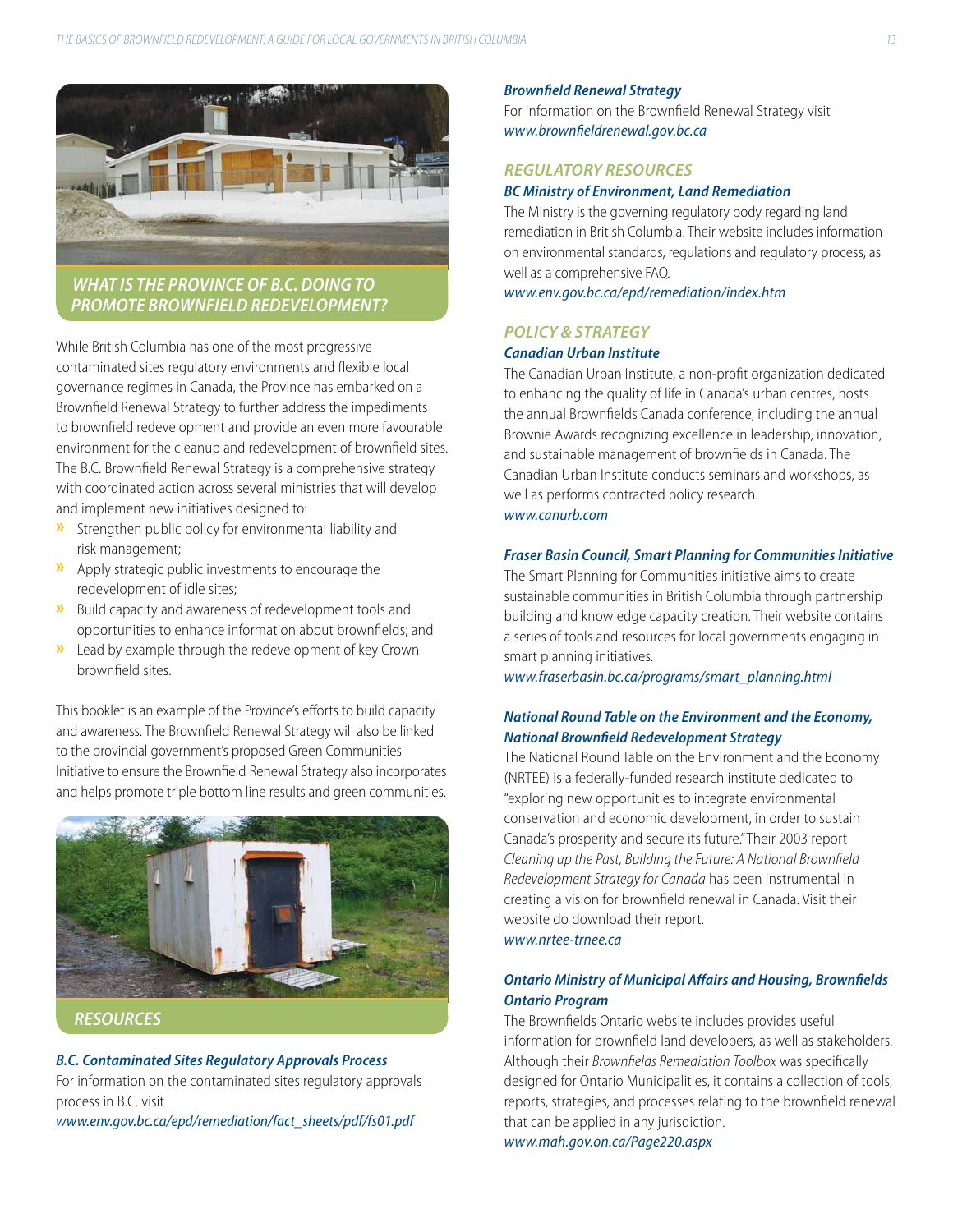#### *Union of British Columbia Municipalities*

The Union of British Columbia Municipalities (UBCM) is a key stakeholder in the BC Brownfield Renewal Strategy. The UBCM represents municipal issues in British Columbia and their website features reports, statistical data, as well as legislative and policy information relating to community planning, which may be helpful in pursuing a brownfield redevelopment project.

*www.citicnet.bc.ca* 

# *Guides, Publications & Resources*

## *AboutREMEDIATION*

AboutREMEDIATION is an information resource for brownfield developers, remediation specialists, stakeholders, and civic officials with a number of tools and strategies for brownfield redevelopment. *www.aboutREMEDIATION.com* 

# *International City/County Management Association, Brownfields Program*

The ICMA is a professional organization for civic officials, planners and city managers around the world. They have published a number of guidebooks and reports on brownfield redevelopment that have solutions, which cross jurisdictions and borders.

#### *www.icma.org*

- **»** *Small Spaces, Special Places: Coordination of Rural Brownfields Development* is available for free download in PDF format at the ICMA website.
- **»** *Brownfields Redevelopment: A Guidebook for Local Governments and Communities, Second Edition* can be ordered at the ICMA website.

## *Northeast-Midwest Institute*

The Northeast-Midwest Institute has published a brief study on energy consumption benefits associated with urban brownfield redevelopment in the United States using qualitative data modeling. *Energy Benefits of Urban Infill, Brownfields, and Sustainable Urban Redevelopment* is available online:

*www.nemw.org/SustainableInfillBrownfieldsApril08.pdf* 

## *U.S. Environmental Protection Agency, Topic Brownfields*

Information on brownfield basics, clean up and remediation processes, and U.S. federal programs targeted at energizing the redevelopment sector in America. Canadian users can find links to success stories on accomplished brownfield projects, as well as information on remediation technology and processes. *www.epa.gov/ebtpages/cleabrownfields.html*

## *Advocacy*

## *Canadian Brownfields Network*

The Canadian Brownfields Network is an advocacy group representing the interest of brownfield developers and stakeholders. The Province of British Columbia supports the efforts of the Canadian Brownfields Network to promote brownfield renewal and redevelopment and help reduce the barriers to action on brownfields throughout Canada. *www.canadianbrownfieldsnetwork.com* 

#### *National Brownfields Association*

The National Brownfields Association (NBA) is a joint Canada-U.S. non-profit organization "dedicated to promoting sustainable development and encouraging green building on brownfield sites." The NBA website features opportunities for education and training, as well as membership networking. There is a BC Chapter of the NBA, accessible from the main NBA website. *www.brownfieldsassociation.org* 

## *Case Studies*

## *Canadian Mortgage and Housing Corporation, Sustainable Community Planning*

The Canadian Mortgage and Housing Corporation's (CMHC) website contains many resources for property owners and individuals interested in the financing and liability aspects of brownfield redevelopment. CMHC publishes numerous reports, including analytical success stories of brownfield projects in Canada. *http://cmhc.ca/en/inpr/su/sucopl/* 

### *Documents & Reports*

These documents and reports provide useful background information on how brownfields are being developed in other jurisdictions, as well as success stories about completed brownfield redevelopment projects.

#### *Government of Ontario*

*A Practical Guide to Brownfield Redevelopment in Ontario* Available at *www.mah.gov.on.ca* 

#### *Ministry of Community Development, Local Government Division*

*Revitalization Tax Exemptions: A Primer on the Provisions in the Community Charter www.cserv.gov.bc.ca/LGD/gov\_structure/ library/community\_charter\_revital\_tax\_exemptions.pdf* 

#### *Canadian Mortgage and Housing Corporation*

*Brownfield Redevelopment for Housing in Canada - Case Studies*  The articles on Brandt's Creek Crossing in Kelowna, and London Landing in Richmond for examples of past BC brownfield successes are of particular interest.

*www.cmhc-schl.gc.ca/en/inpr/su/sucopl/sucopl\_004.cfm* 

#### *Canadian Real Estate Association*

*Redeveloping Brownfields - Information for Realtors www.mah.gov.on.ca/AssetFactory.aspx?did=5248* 

## *B.C. Government Resources*

*Ministry of Agriculture and Lands www.gov.bc.ca/al*

*Ministry of Community Development www.gov.bc.ca/cd*

*Ministry of Environment www.gov.bc.ca/env*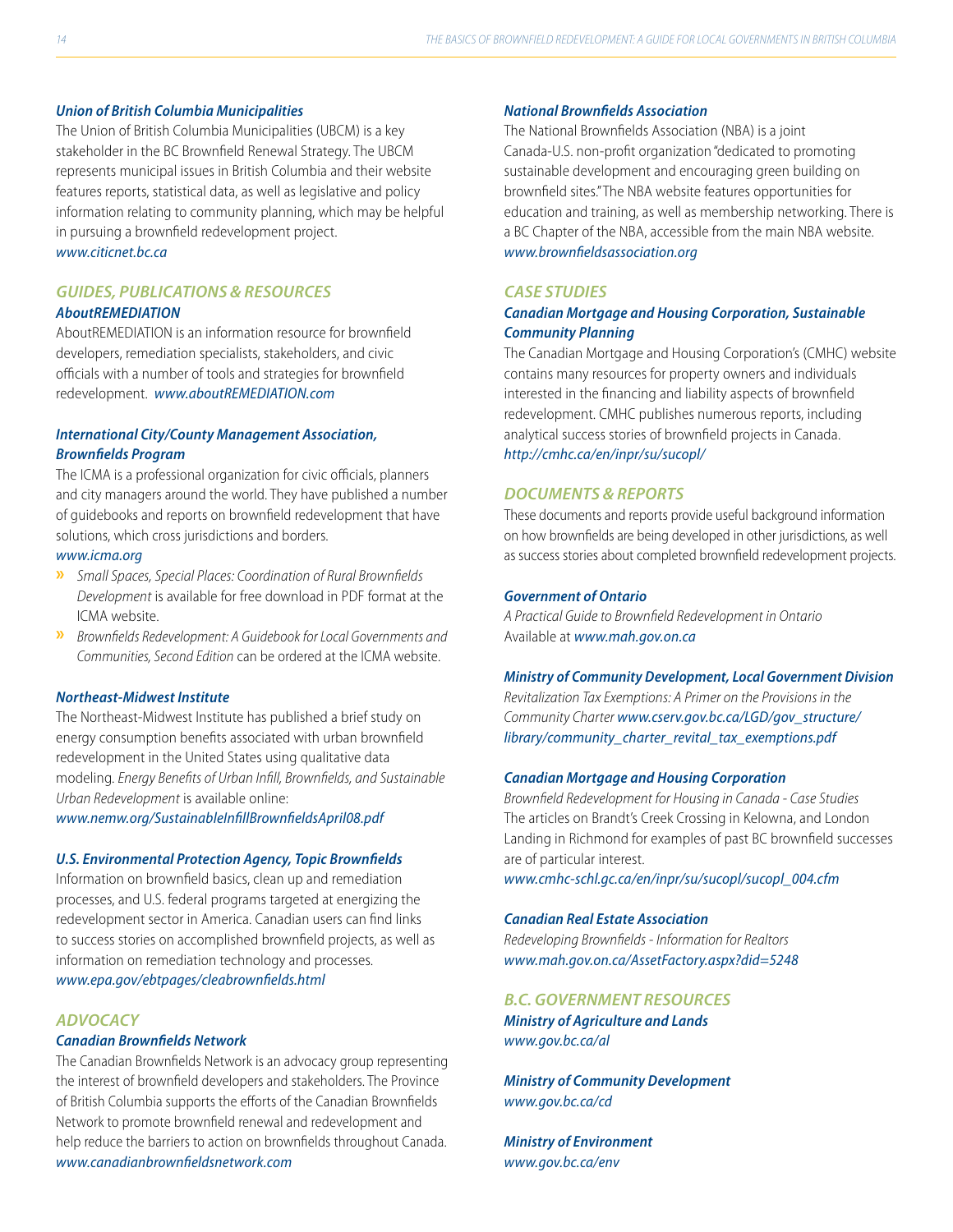

- **<sup>1</sup>** National Round Table on the Environment and the Economy, "Cleaning up the Past, Building the Future: A National Brownfield Redevelopment Strategy for Canada", Ottawa: National Round Table on the Environment and the Economy, 2003.
- **<sup>2</sup>** Regional Analytics Inc., "A Preliminary Investigation into the Economic Impact of Brownfield Redevelopment Activities in Canada", Background Report prepared for the National Roundtable on the Environment and the Economy, 2002.
- **<sup>3</sup>** Northeast-Midwest Institute. Evans Paull. "The Environmental and Economic Impacts of Brownfields Redevelopment – A Working Draft for Distribution", July 2008.
- **<sup>4</sup>** Ibid.
- **<sup>5</sup>** See for example, Hara Associates., "Market Failures and Optimal Use of Brownfield Redevelopment Policy Instruments", Background Report prepared for the National Roundtable on the Environment and the Economy, 2003 and Environment Canada, "Rising Property Values on Hamilton's West Harbourfront", 1998.
- **<sup>6</sup>** George Washington University. Deason et.al., "Public Policies and Private Decisions Affecting the Redevelopment of Brownfields", 2001.
- **<sup>7</sup>** Northeast-Midwest Institute. Paull, Evans. "The Environmental and Economic Impacts of Brownfields Redevelopment – A Working Draft for Distribution", July 2008.
- **<sup>8</sup>** Northeast-Midwest Institute. Paull, Evans. "The Environmental and Economic Impacts of Brownfields Redevelopment – A Working Draft for Distribution", July 2008.
- **<sup>9</sup>** International City/County Management Association. Singer, Molly. "Small Spaces, Special Places: Coordination of Rural Brownfields Redevelopment.
- **<sup>10</sup>** Ibid.
- **<sup>11</sup>** Ontario Ministry of Municipal Affairs and Housing. "A Practical Guide to Brownfield Redevelopment in Ontario", Fall 2007.